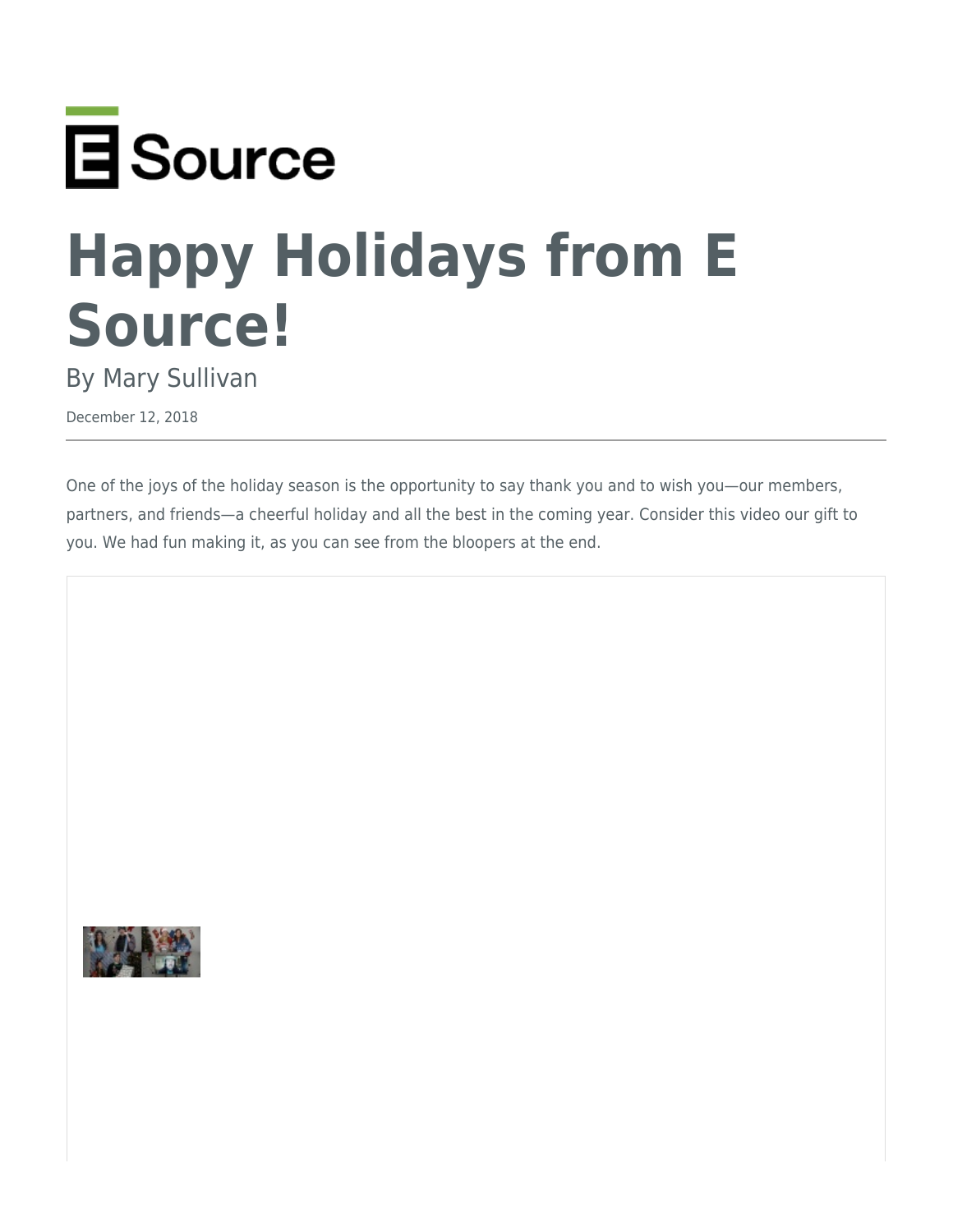The E Source holiday card has become a much-anticipated event around our office. Employees wait with bated breath to find out what this year's idea will be and wonder if, and how, it will top the previous year's card.

With this in mind, the marketing team met in October armed with scribbled notepads full of ideas and an unstoppable level of determination. We hashed out multiple ideas, but finally landed on a winner. This year we decided to go bolder than ever before.

## **How it's made: Behind the scenes of the E Source holiday card**

Spoiler alert! If you haven't watched the video yet, keep reading at your own risk.

For past holiday card videos we've lip-synced, but this year we decided to take our vocal cords where they'd never gone before—live! Now, I don't know if you've ever tried to get sober adults to sing—for a publicly facing video, no less—but it can be a daunting task. At times, it reminded me of the classroom scene from Ferris Bueller's Day Off: "Anyone? Anyone?" However, with the right amount of coercion, a lot of holiday cheer, and a little bit of guilt, we got the whole company on board.

Once we secured the correct number of participants, we had to figure out the logistics of singing the song live and making it flow. We decided to have everyone wear headphones so they could hear the music without it drowning out their voices, and we provided a karaoke-style teleprompter in case anyone forgot the lyrics. The rest (costumes, style, dance moves) was up to our leading ladies and gentlemen. All of our E Source pop stars did a magnificent job getting into the holiday spirit, and their energy was truly contagious. As you can see in the video, people were really into it! Even our remote staff got in on the action.